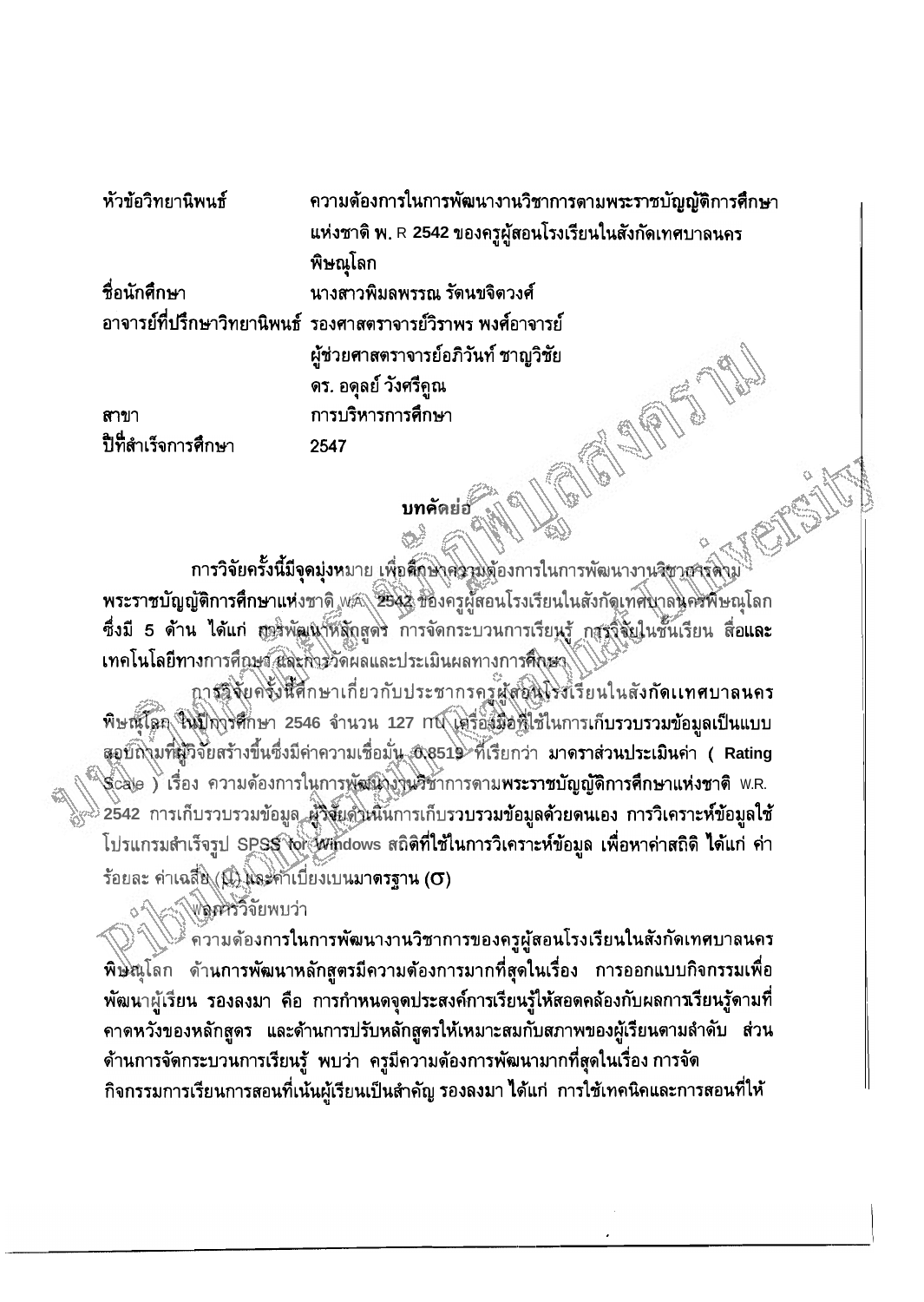ผู้เรียนสามารถวิเคราะห์เหตุผลและความคิดริเริ่มสร้างสรรค์ และการจัดกิจกรรมการสอนซ่อมเสริม ู้ ตามลำดับ สำหรับด้านการวิจัยในชั้นเรียน พบว่า ครูมีความต้องการมากที่สุดในเรื่อง การวิเคราะห์ ปัญหาในชั้นเรียน รองลงมา ได้แก่ การพัฒนาวิธีหรือนวัตกรรมการเรียนรู้เพื่อการทำวิจัยใน ชั้นเรียนและการใช้สถิติพื้นฐานที่เหมาะสมในการทำวิจัยในชั้นเรียนตามลำดับ สำหรับด้านสื่อและ เทคโนโลยีทางการศึกษา พบว่า ครูมีความต้องการมากที่สุดในเรื่อง การผลิตและพัฒนาสื่อที่สนอง ี ความแตกต่างและความสนใจของผู้เรียน รองลงมา ได้แก่ การนำนวัตกรรม สื่อ เทคโนโลยีและสิาร ้สนเทศต่างๆ มาประยุกต์ใช้ และการจัดทำระบบข้อมูลสารสนเทศ เพื่อใช้ในการจัดทำพัฒนา หลักสูตรสถานศึกษาตามลำดับ นอกจากนี้การวัดผลและประเมินผลทางการศึกษณี พปว่า ครูมี FAITE RANDWAY JANKA ความต้องการมากที่สุดในเรื่อง การประเมินจากการปฏิบัติ รองลงมา ได้นั่ง คุณรวิติผลและประเมิน ผลการเรียนรู้ดามสภาพจริง และการเทียบโอนทางการศึกษาตามลักุติบ

FIFT BUT TO THE T

MEQID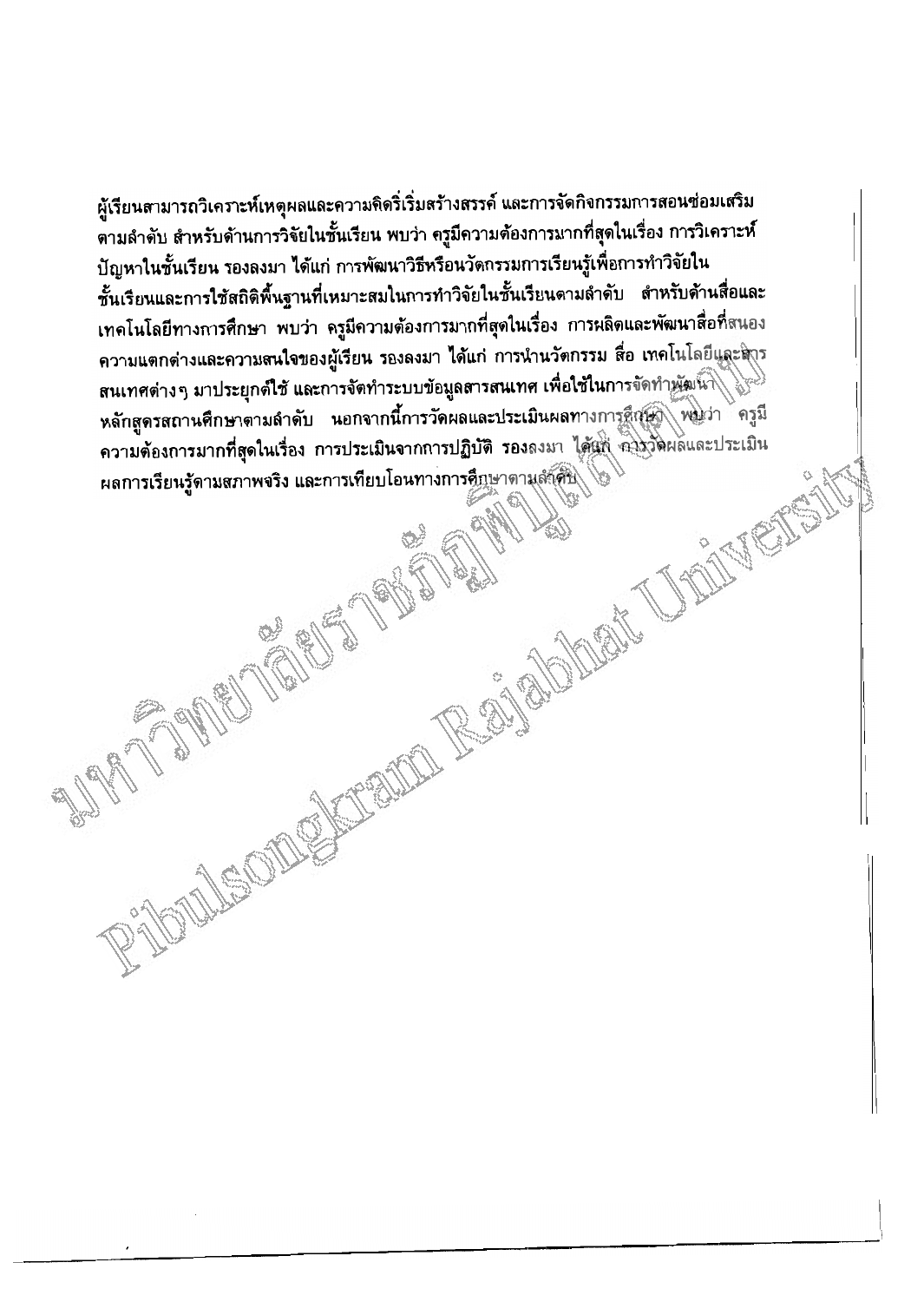Title NEEDS FOR ACADEMIC DEVELOPMENT AFFAIRS BASED ON THE NATIONAL EDUCATION ACTS 2542 OF TEACHERS IN PHITSANULOK IVIETROPOLITAN MUNICIPAL SCHOOLS

Author Miss Pimonpan Rattanakagitwong

Advisors Assoc.Prof. Wirapon Pongajarn

Asist.Prof. Apivant Chanvichai

Dr. Adul Wangsrikoon

Educational Administration Field

2004 Year

The purpose of this research was to determine needs for academic development affairs based on the National Education Acts 2542 of feachers in Phitsanulok metropolitan municipal schools in five categories : curriculum development, learning adjustment, classroom research, educational media and educational evaluation.

**ABSTRACT** 

This research studied needs of population from 127 teachers teaching in Phitsanulok Metropolitan Municipal Schools in academic year 2002. Data were collected with questionnaires which have 0.8519 reliability made by the researcher. The study was called Needs for Academic Development Affairs based on the National Educational sets of those teachers. The data were collected by the researcher himself. The data were analized by SPSS for Windows programme. The statistics needed in analyzing data were percentages, means and standard deriviation.

The results found that.

Needs for Academic Developments based on the National Education Acts 2542 : curriculum development, what the teachers needed most was learning activity to develop learners, secondly, learning objectives to support learning successfully along with curriculum, and appropriate curriculum adjustment for the learners respectively. For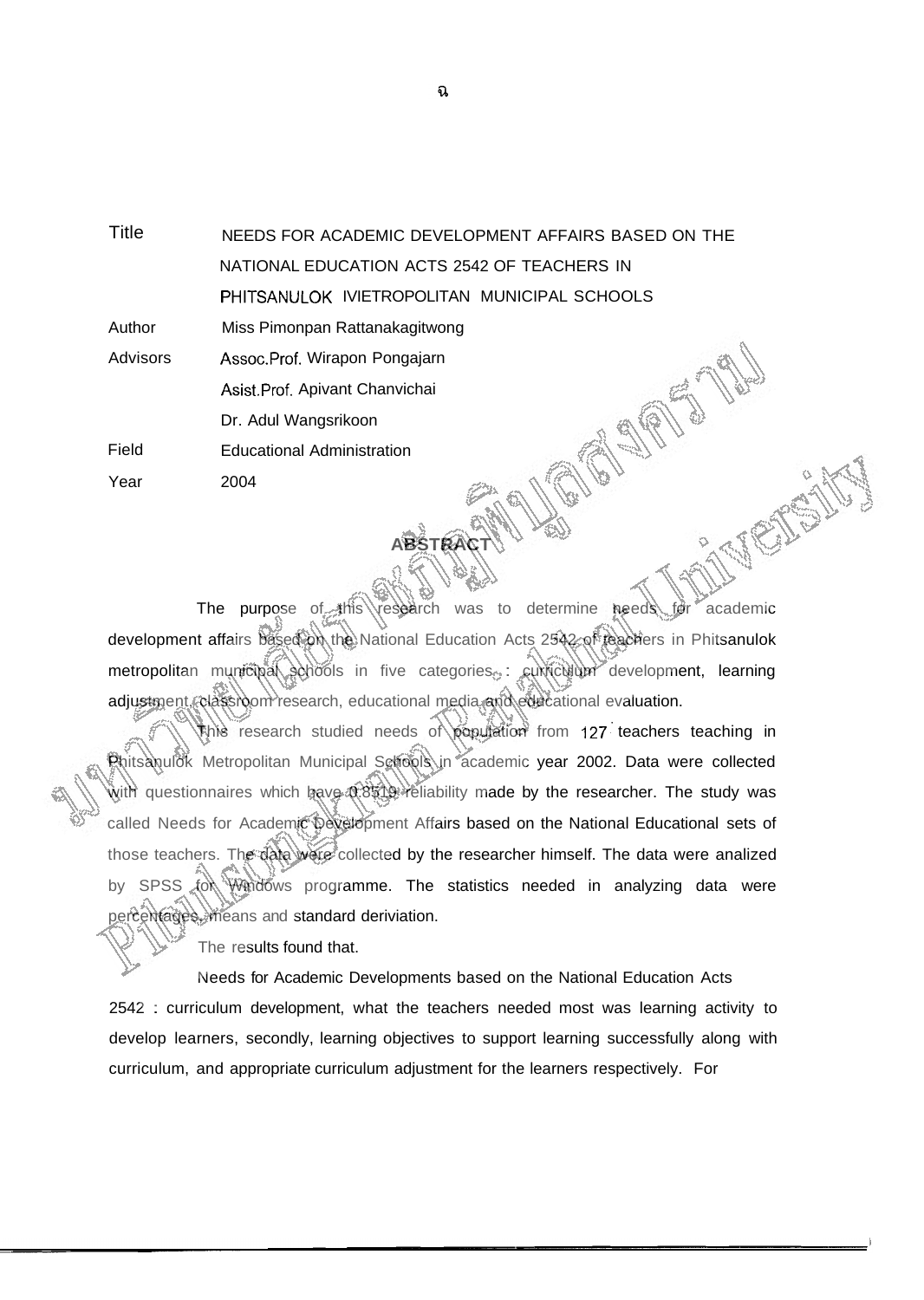learning management process, teachers needed teaching as student-centre method most, secondly, teaching techniques to make students think reasonably and critically, and also needed optional learning activities respectively. For classroom research, the teachers needed classroom analyzing techniques most, secondly, they wanted training in teaching innovation to do the classroom research and the appropriate statistics usage respectively. For technological media, the teachers needed to know how to produce and develop informational technology to support curriculum development respectively. For educational transformation respectively.<br>
educational transformation respectively.<br>  $\begin{pmatrix} 0 & 0 \\ 0 & 0 \end{pmatrix}$   $\begin{pmatrix} 0 & 0 \\ 0 & 0 \end{pmatrix}$   $\begin{pmatrix} 0$ evaluation, the teachers needed practical evaluation, evaluation from the real situations and educational transformation respectively,

**MEDITER**